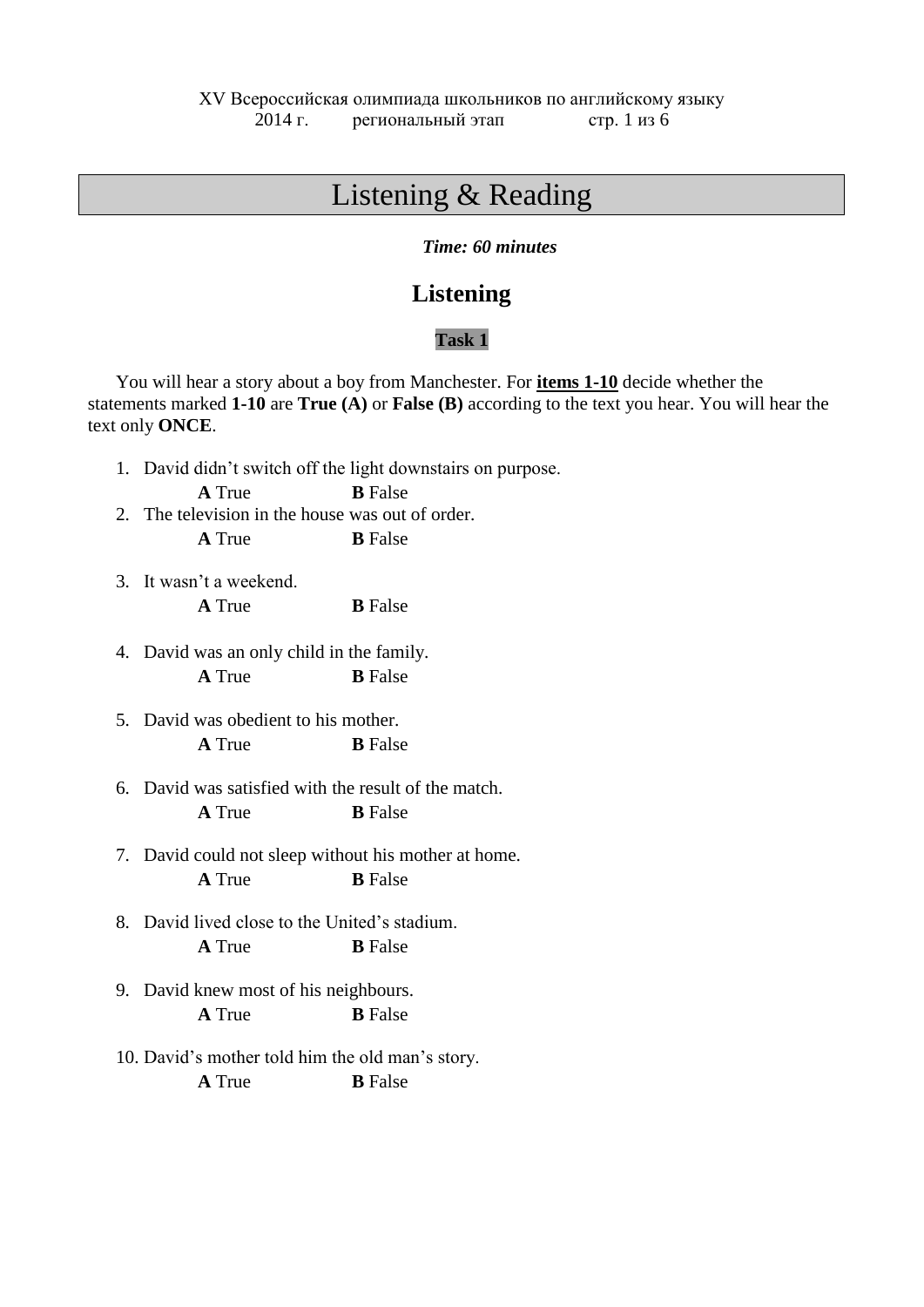# **Integrated listening and reading**

# **Task 2**

Read the text **'Productivity and Rewards'**, then listen to a part of the lecture on the same topic. You will notice that some ideas coincide and some differ in them. Answer **questions 11-25** by choosing **A** if the idea is expressed in both materials, **B** if it can be found only in the reading text, **C**  if it can be found only in the audio-recording, and **D** if neither of the materials expresses the idea.

# **Now you have 7 minutes to read the text.**

# **Productivity and Rewards**

An important management principle is that when behavior is rewarded, it tends to be repeated. It follows that in many business enterprises, the approach to getting employees to work hard or improve productivity is to reward them with money or company stock. In addition, some enterprises use other forms of compensation such as special privileges or perhaps promotion or job reassignments or even company-paid luxury vacations and other bonuses in kind. All such rewards are usually tied in to some index of performance, which precisely calculates the relative amount of increased productivity.

Whatever the type of reward given, managerial consultants point out that the promise of such incentives improves employee attitudes, motivation and productivity. Typical business handbooks describing compensation methods advocate giving the greatest rewards to those who perform the best. For example, a well-known academic text on incentives points out that "the closer the link between job performance and rewards, the greater the motivational effect."

Advocates of improving productivity through rewards tacitly accept that people are rather like physical bodies that require the application of some external motivating force to be set in motion. Furthermore, they argue that any such incentives must have a high perceived value to the employee and must also be perceived as within the reach of that person. If the productivity goal appears beyond the reach of the person striving for the reward, then the motivational effect will be lower and productivity may decline. But if the reward system is correctly structured, productivity experts argue, it is possible to persuade people to achieve remarkable results.

# **Now listen to a part of the lecture on the same topic and then do the task (questions 11- 25), comparing the text above and the lecture. You will hear the lecture twice.**

- 11. There is a belief that rewards increase productivity.
- 12. Not only money and job promotion but also company-paid holidays can be used as rewards.
- 13. Some books on the influence of rewards on productivity are written by lawyers.
- 14. Companies usually determine the size and form of rewards on the basis of measurements of increased productivity.
- 15. Productivity decreases if employees consider rewards unreachable.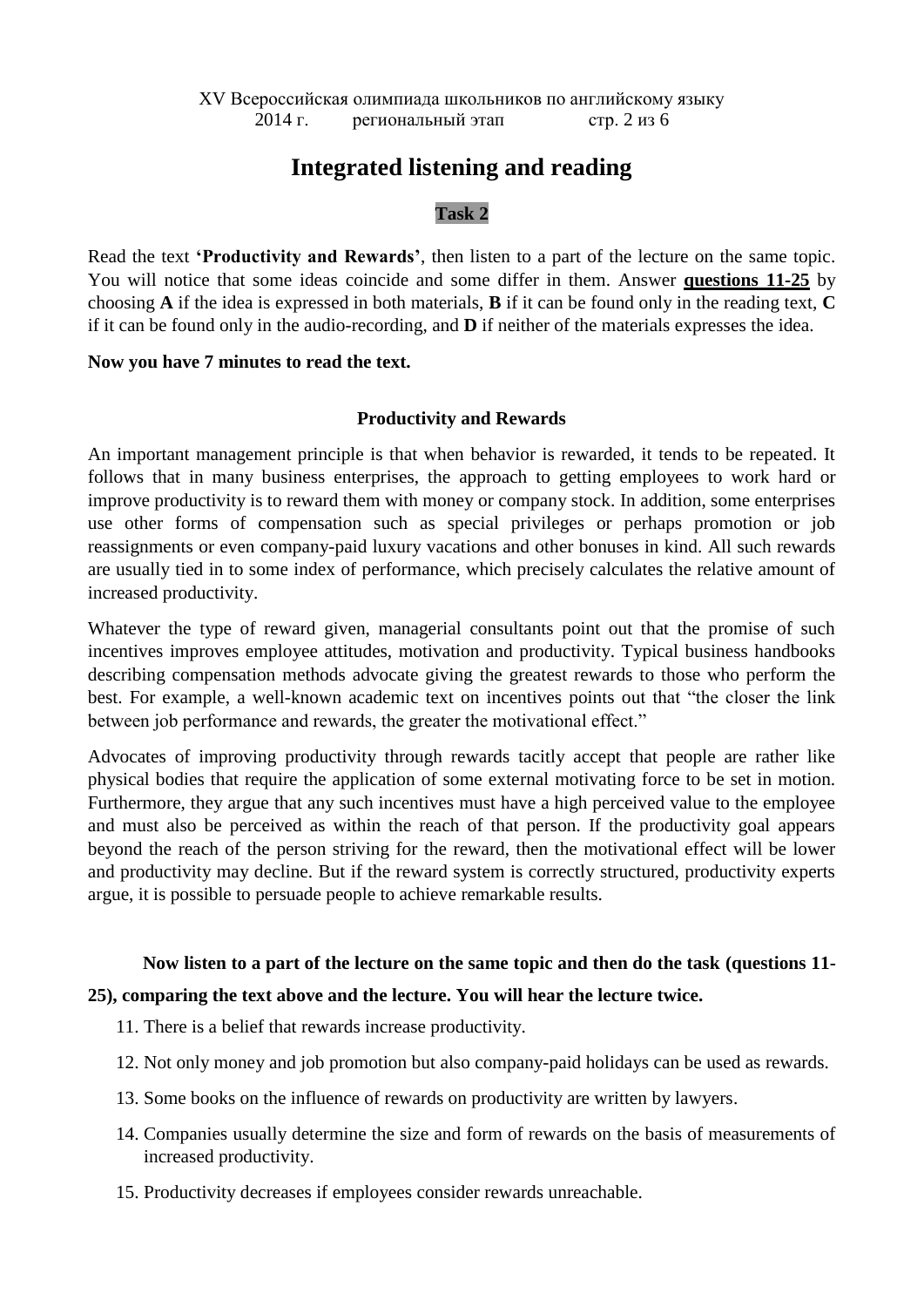### XV Всероссийская олимпиада школьников по английскому языку 2014 г. региональный этап стр. 3 из 6

- 16. People value respect more than financial bonuses.
- 17. There has been no reliable research to prove the long-term effectiveness of any reward scheme.
- 18. What's missing from the theory of rewards is genuine enthusiasm of employees.
- 19. Disappointment may result from not getting the bonus one has expected.
- 20. Reward and punishment principle in management is similar to that used in education.
- 21. Some employees feel as if they are controlled or manipulated through incentives.
- 22. Incentives can sometimes be counterproductive.
- 23. People can be persuaded to work better if the system of incentives is properly organised.
- 24. The most gifted employees should be rewarded regardless of their performance.
- 25. Concealing problems and not asking questions can be caused by a fear of negative ratings.

# **Reading**

# **Task 3**

# **Read the text 'Terraforming – science fiction or near future?' and answer questions 26-40 below.**

### **TERRAFORMING – SCIENCE FICTION OR NEAR FUTURE?**

As plans are slowly being drawn up for the first manned missions to Mars, many space travel skeptics are asking one vital question: why go there? Mars is a barren, desolate planet, and with its thin atmosphere and bitterly cold climate, it would appear to be completely unsuitable for human life. Above all, it is a very distant place, and getting there would be an enormous challenge. However, the planet might just hold the key to long-term human survival. With the Earth's population currently at more than seven billion and climbing, we may eventually be forced to look elsewhere in the solar system for somewhere to live. It is just possible that, contrary to photographic evidence, Mars may be more promising than it appears.

Today, Mars is a viciously cold, dry place. However, it does have some things in common with our own planet. For example, it has a daily rotation rate of 24 hours 37 minutes, compared with 23 hours 56 minutes on Earth. It also has an axial tilt of 24 degrees, which is just half a degree more than Earth's, and a gravitational pull one third of Earth's. Furthermore, it holds many of the elements that are required to support life, including carbon and oxygen (in the form of carbon dioxide), nitrogen, and frozen water at its polar ice caps. In fact, if you were to travel back in time several billions years, you would notice some remarkable parallels between the atmosphere on Earth then and Mars today. Back then, Earth was also a lifeless planet; until photosynthetic bacteria developed and began to produce enough oxygen to allow for the development of animal and plant life, our atmosphere also consisted entirely of carbon dioxide and nitrogen.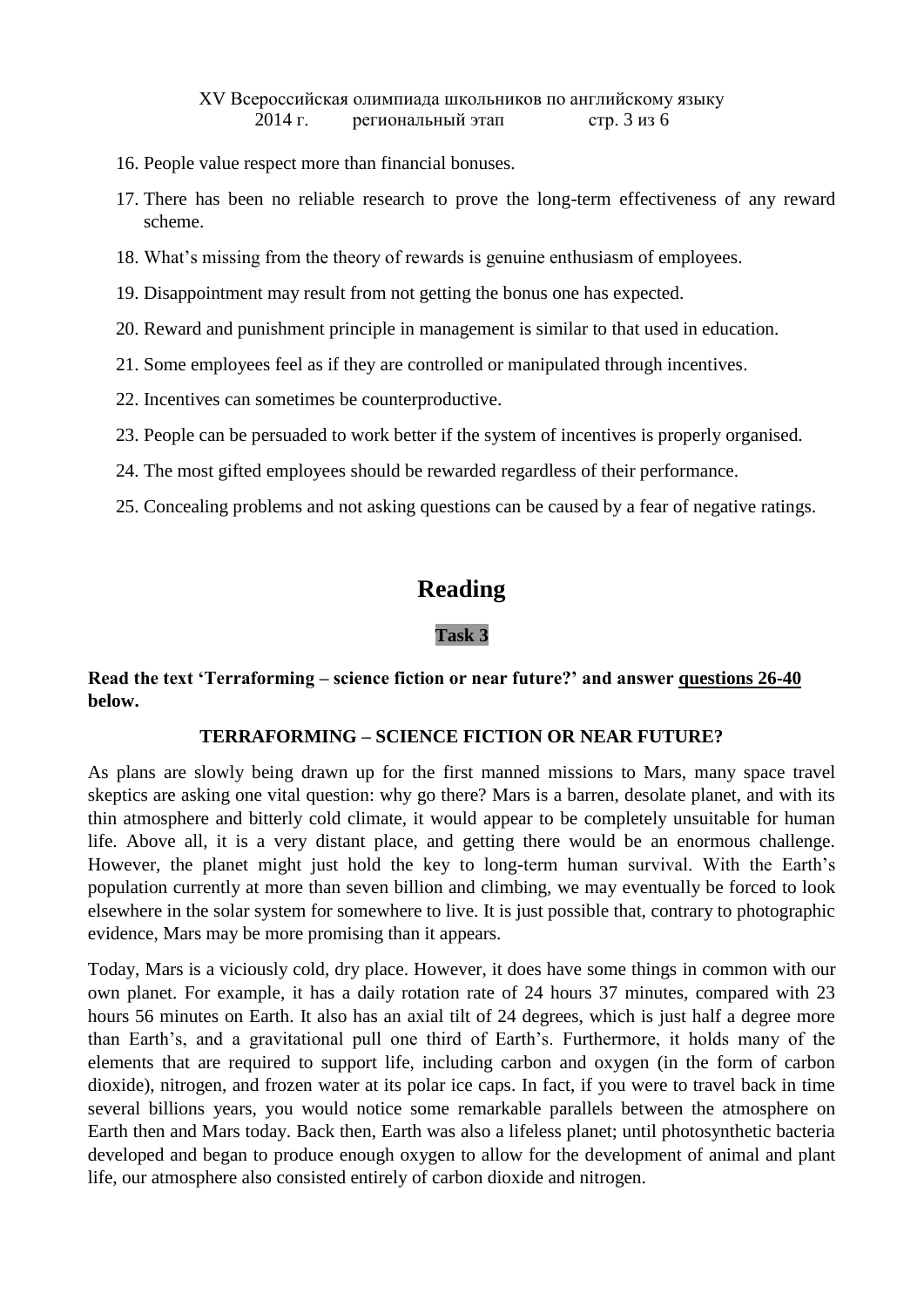# XV Всероссийская олимпиада школьников по английскому языку 2014 г. региональный этап стр. 4 из 6

It comes as no surprise to learn, therefore, that some scientists believe the same process which turned Earth's atmosphere from mostly carbon dioxide into breathable air could be repeated on Mars, but by using technology rather than by letting nature and evolution take its natural course. Terraforming, as this process is known, would initially create a greenhouse effect that would heat the planet, which in turn would create other conditions necessary to provide a suitable living environment for plants and animals. However, it would be a highly challenging undertaking, and the process of terraforming the entire planet into an Earth-like habitat could still take many thousands of years.

Three terraforming methods have been suggested, with the first already under development, albeit for a different purpose. At present, the American space agency NASA is working on a system that will use large mirrors to capture the sun's radiation. This radiation will be used to propel spacecraft through space, removing the need for heavy and expensive rocket fuel. With a few changes, it might be possible to use similar mirrors to reflect the sun's radiation and heat the surface of Mars. Aimed at the planet from a distance of two hundred thousand miles, these enormous mirrors would raise the surface temperature by a few degrees. If they were concentrated on the polar ice caps, they would provide enough heat to melt the polar ice caps and release the carbon dioxide that is believed to be trapped there. Gradually, as the temperature rose, greenhouse gases would be released, and this would create a form of Martian global warming, the first stage in making the planet sustainable for life.

The second method would be to set up greenhouse gas 'factories' in order to raise the temperature of the planet. It is generally accepted that greenhouse gases produced by heavy industry are raising the Earth's temperature. Therefore, by building hundreds of greenhouse-gas emitting factories on Mars, a similar effect could be achieved. Carbon dioxide, methane and other greenhouse gases would be pumped into the Martian atmosphere. The same factories would then produce oxygen by mimicking the natural process of plant photosynthesis: they would inhale the carbon dioxide they produce, and then emit oxygen. The process could be accelerated by 'sowing' the planet's surface with photosynthetic bacteria, which would increase the rate at which oxygen is produced. Eventually, there would be enough oxygen on the planet for humans to breathe using only special apparatus similar to that used by mountain climbers.

The third, and by far the most extreme, method has been proposed by space scientists Robert Zubrin and Christopher McKay. They believe that it would be possible to produce greenhouse gases and water by firing large, ammonia-bearing asteroids at the planet. Each asteroid would weigh about ten billion tons, and would be powered by huge rocket engines which would move it towards Mars at over 10,000 miles per hour. At this speed, it would take each asteroid about ten years to reach its destination. The energy produced by one asteroid slamming into Mars' surface, say Zubrin and McKay, would raise the temperature of the planet by three degrees Celsius and melt about one thousand billion tons of ice at the polar caps. They believe it would take many of these asteroids, and at least fifty years, in order to create a temperate climate and enough water to cover a quarter of the planet's surface.

Terraforming Mars, if it is ever attempted, will be neither cheap nor easy. And it certainly won't be quick: although optimists like Zubrin and McKay say it could be achieved in five or six decades, the reality is that terraforming is more likely to take hundreds or even thousands of years. Furthermore, it will stretch human ingenuity to its limits, and will require levels of will and commitment that have rarely been seen before. The challenge of developing a habitable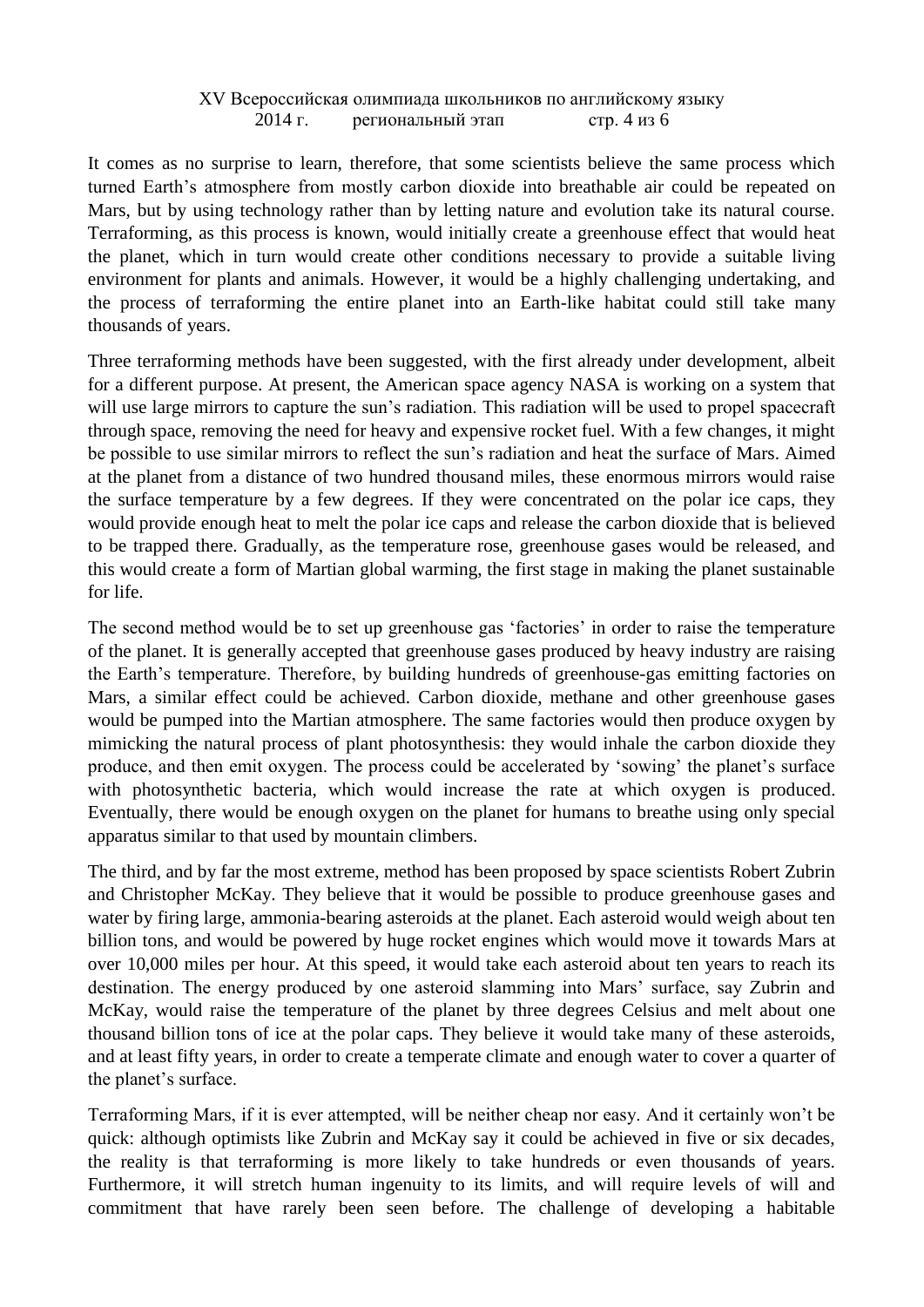XV Всероссийская олимпиада школьников по английскому языку 2014 г. региональный этап стр. 5 из 6

environment and bringing life to the cold, dry world of Mars is fraught with challenges, but it might just be one that saves the human race.

# **Questions 26-31**

# **Do the following statements agree with the views of the writer in the reading passage?**

# **Write**

| <b>YES</b> | if the statement agrees with the writer's view |
|------------|------------------------------------------------|
|------------|------------------------------------------------|

**NO** if the statement contradicts the writer's view

**NOT GIVEN** if it is impossible to say what the writer thinks about this

- 26. Pictures of Mars suggest it might make a good place for people to settle.
- 27. Modern Mars and ancient Earth looked remarkably similar.
- 28. Population growth may soon make people look for another planet to live on.
- 29. One method of terraforming could involve adapting technology that is already under development.
- 30. Greenhouse gas factories would provide enough oxygen for people to breathe without special equipment.
- 31. Terraforming Mars would be an extreme test of human skill and intelligence.

# **Questions 32-35**

# **Choose the correct variant A, B, C or D. Transfer your answers to the answer sheet.**

- 32. Which one of these factors suggests that Mars might be a good place for people to settle?
	- A It is not too far from Earth.
	- B It has no other life forms living there.
	- C It has a cool, dry climate.
	- D It has some similarities with Earth.
- 33. The first step in terraforming Mars would be to
	- A make the planet warmer.
	- B create a breathable atmosphere.
	- C find a suitable source of water.
	- D create a habitat for living organisms.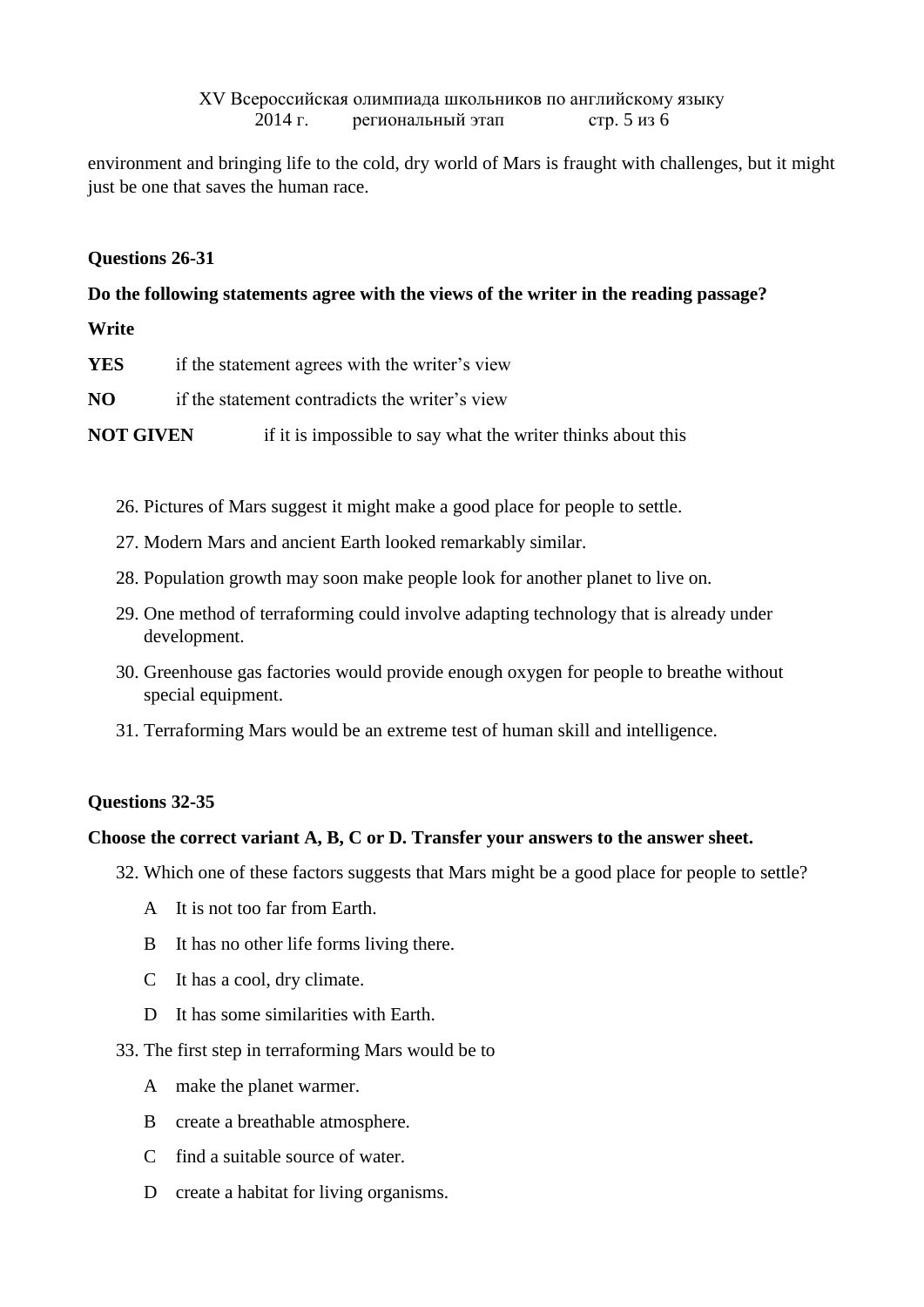# XV Всероссийская олимпиада школьников по английскому языку 2014 г. региональный этап стр. 6 из 6

- 34. Special factories on Mars could be used to
	- A control the level of greenhouse gases.
	- B absorb excess levels of carbon dioxide.
	- C produce oxygen in a manner similar to plants.
	- D help grow essential bacteria.

35. What is the writer's main purpose in the passage?

- A To explain why we need to terraform Mars.
- B To illustrate the three processes required to terraform a planet like Mars.
- C To consider how and why Mars might be terraformed.
- D To demonstrate how straightforward it would be to terraform a planet.

# **Questions 36 - 40**

# **Complete the summary of the text using words A-I from the box to fill in the gaps numbered 36 - 40. There are 4 extra words in the box.**

One method of terraforming Mars would be to **36** \_\_\_\_ asteroids at the planet. Rockets attached to enormous asteroid would propel it towards Mars, taking ten years to **37** \_\_\_\_ the enormous distances required. The asteroid would 38 be planet with incredible force and 39 centure enough energy to 40 the planet's temperature. The result would be a temperate climate and lots of water from melting ice caps.

|  |  |  | A cover   B create   C hit   D increase   E land   F drive   G power   H rise |  |  |  |  | -shoot |
|--|--|--|-------------------------------------------------------------------------------|--|--|--|--|--------|
|--|--|--|-------------------------------------------------------------------------------|--|--|--|--|--------|

# **TRANSFER ALL YOUR ANSWERS TO YOUR ANSWER SHEET**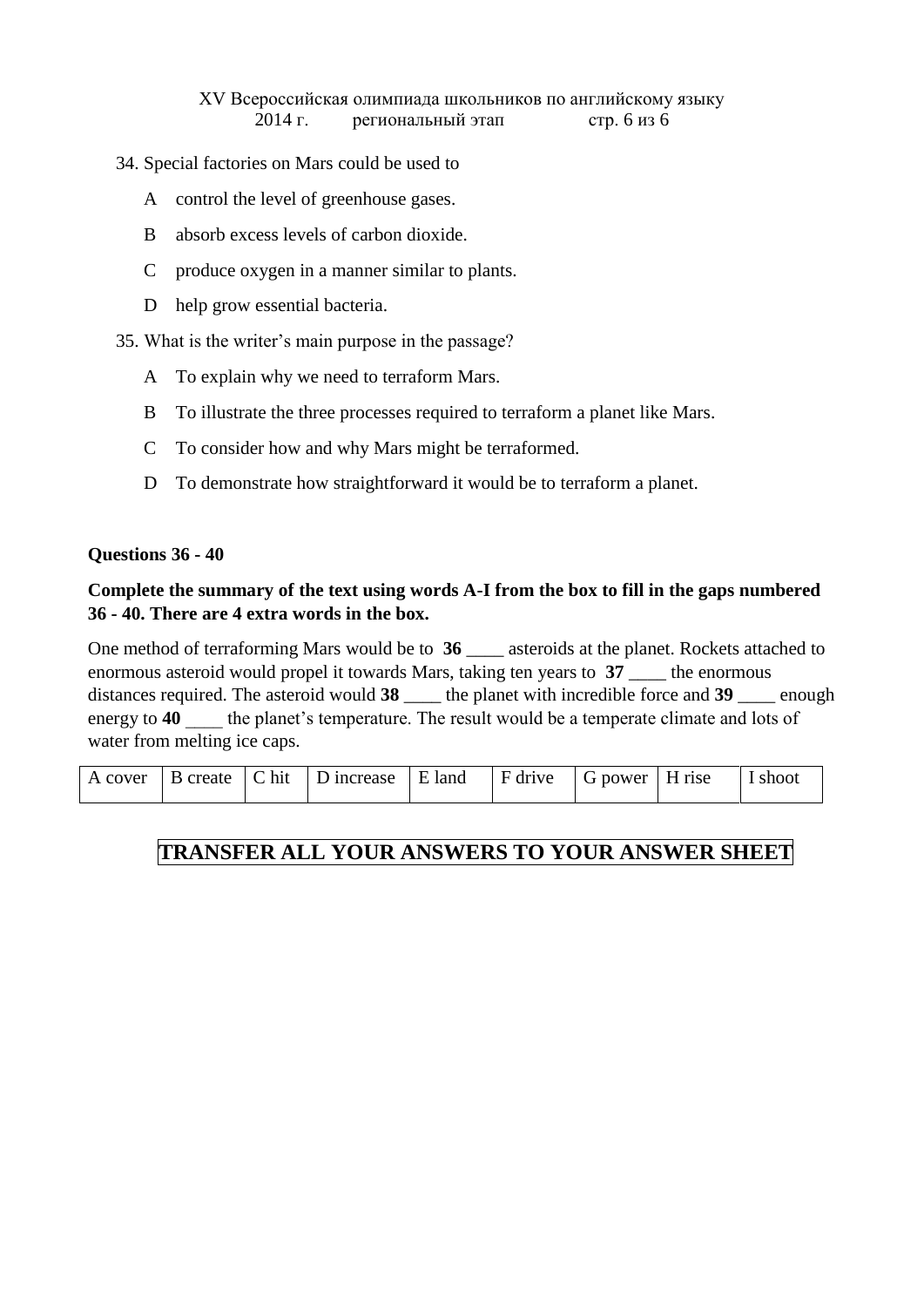#### XV Всероссийская олимпиада школьников по английскому языку  $2014$  r. региональный этап

# Listening & Reading

| $\mathbf{1}$            | $\mathbf A$             | B              |                       |              |
|-------------------------|-------------------------|----------------|-----------------------|--------------|
| $\overline{\mathbf{c}}$ | $\mathbf A$             | B              |                       |              |
| $\overline{\mathbf{3}}$ | $\mathbf A$             | $\bf{B}$       |                       |              |
| $\overline{\mathbf{4}}$ | $\overline{\mathbf{A}}$ | B              |                       |              |
| $\overline{\mathbf{5}}$ | $\mathbf{A}$            | $\bf{B}$       |                       |              |
| 6                       | $\mathbf{A}$            | $\bf{B}$       |                       |              |
| $\overline{7}$          | $\mathbf{A}$            | $\bf{B}$       |                       |              |
| 8                       | $\mathbf{A}$            | $\bf{B}$       |                       |              |
| 9                       | $\overline{\mathbf{A}}$ | B              |                       |              |
| 10                      | $\mathbf A$             | B              |                       |              |
| <u>11</u>               | $\mathbf{A}$            | $\bf{B}$       | $\mathbf C$           | $\mathbf D$  |
| 12                      | $\mathbf{A}$            | B              |                       | D            |
| 13                      | $\mathbf A$             | B              |                       | $\mathbf D$  |
| 14                      | $\mathbf A$             | B              |                       | $\mathbf D$  |
| 15                      | $\mathbf A$             | B              |                       | $\mathbf D$  |
| 16                      | $\mathbf A$             | $\bf{B}$       |                       | $\mathbf{D}$ |
| 17                      | $\overline{\mathbf{A}}$ | B              |                       | $\mathbf D$  |
| 18                      | $\overline{\mathbf{A}}$ | $\bf{B}$       |                       | $\mathbf D$  |
| 19                      | $\mathbf A$             | $\bf{B}$       |                       | $\mathbf D$  |
| 20                      | $\overline{\mathbf{A}}$ | B              |                       | $\mathbf D$  |
| 21                      | $\mathbf A$             | $\bf{B}$       |                       | $\mathbf D$  |
| 22                      | $\overline{\mathbf{A}}$ | B              |                       | $\mathbf D$  |
| 23                      | $\mathbf{A}$            | B              |                       | $\mathbf D$  |
| $\overline{24}$         | $\mathbf{A}$            | $\bf{B}$       |                       | $\mathbf{D}$ |
| 25                      | $\mathbf{A}$            | B              | $\overline{\text{C}}$ | D            |
| 26                      | Yes                     | N <sub>0</sub> | <b>NG</b>             |              |
| <b>27</b>               | Yes                     | No             | <b>NG</b>             |              |
| 28                      | Yes                     | N <sub>0</sub> | NG                    |              |
| 29                      | Yes                     | N <sub>0</sub> | <b>NG</b>             |              |
| 30                      | Yes                     | N <sub>0</sub> | NG                    |              |
| 31                      | Yes                     | N <sub>0</sub> | NG                    |              |
| 32                      | $\bf A$                 | B              |                       | D            |
| 33                      | $\mathbf A$             | B              |                       | D            |
| 34                      | $\mathbf A$             | B              |                       | D            |
| 35                      | $\overline{\mathbf{A}}$ | B              | $rac{C}{C}$           | D            |
| 36                      |                         |                |                       |              |
| 37                      |                         |                |                       |              |
| 38                      |                         |                |                       |              |
| 39                      |                         |                |                       |              |
| 40                      |                         |                |                       |              |
|                         |                         |                |                       |              |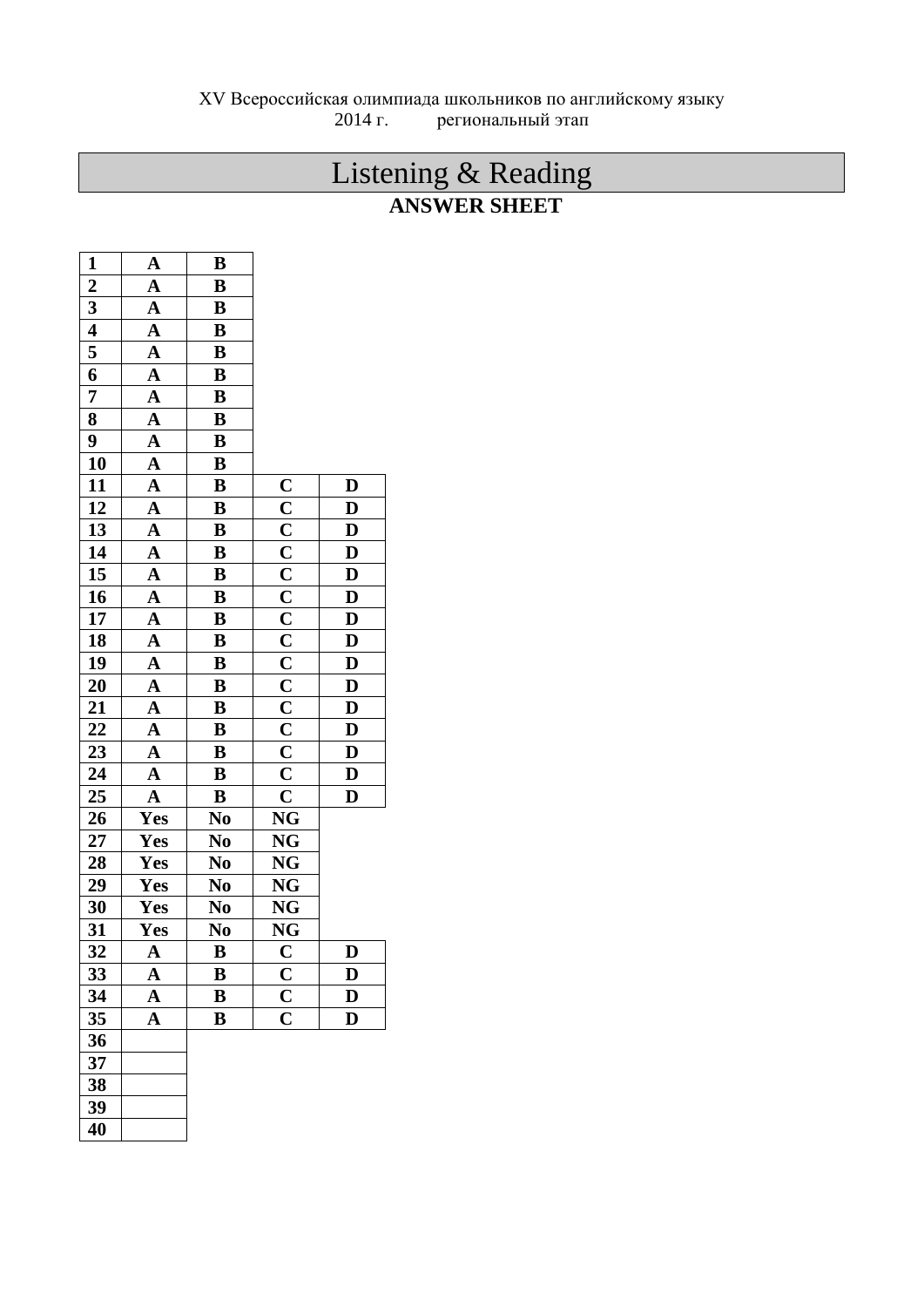# Use of English

# *Time: 45 minutes*

# **Task 1**

**For questions 1-10** fill in the gaps with the correct words. **Use only one word for each gap.** The first sentence is done for you as the example.

# **REVISING FOR EXAMS**

Apply good study **0 from** the beginning of your course, rather than seek magical solutions **00 before** the exam. Ideally every evening you should read through the notes you made that day, improving them and  $(1)$  \_\_\_\_\_\_ sure they are useful. In this way, essential information will be committed (2) \_\_\_\_\_\_ your long-term memory and will be readily recalled, even under stressful exam conditions. (3) \_\_\_\_\_\_ the long run this will help you to avoid last-minute cramming, (4) \_\_\_\_\_\_ is seldom useful.

When your teacher gives you practice exams to do in class time, enter into these wholeheartedly. They won't (5) \_\_\_\_\_\_ you any harm, on the contrary, they will help you to assess your progress. Afterwards take note (6) \_\_\_\_\_\_ the feedback you receive, pinpoint the mistakes you made. Did you include too little information, misread the questions, (7) \_\_\_\_\_\_ out of time?

Sometimes exams are failed not because (8) \_\_\_\_\_\_ too little work. Often the brightest students work too hard at revision and worry unnecessary. If you are nervous, then (9) \_\_\_\_\_ all means carry on gentle revision until the last moment: you can start worrying, if you have too much time on your hands. But be sure not to go into the exam room tired (10) \_\_\_\_\_\_\_ overwork.

# **Task 2**

**For questions 11-15**, think of **one word only** which can be used appropriately in all three sentences. Here is an example:

A) Could you do me a \_\_\_\_\_\_ and hold the door open while I bring in the shopping?

B) All those in \_\_\_\_\_\_\_ of the proposal please raise your hand.

C) After being out of fashion for years the painter is now in \_\_\_\_\_\_ with the critics.

# **Example**: FAVOUR

11. A) I was sitting at the next table to them so I couldn't overhearing their conversation.

> B) My financial situation is pretty bad anyway, so this unexpected bill doesn't exactly .

C) I wish you wouldn't vourself to my CDs without asking me first.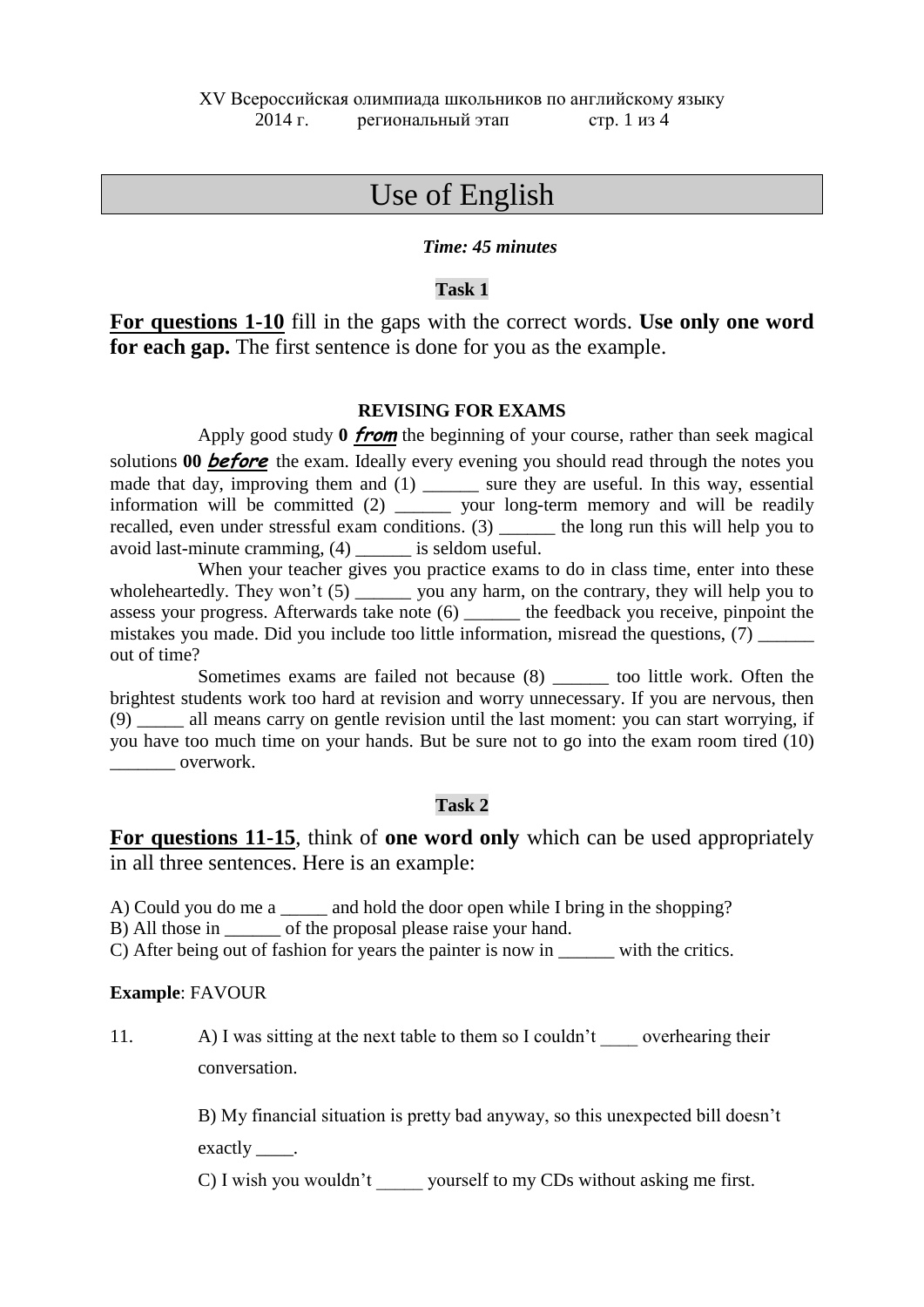XV Всероссийская олимпиада школьников по английскому языку 2014 г. региональный этап стр. 2 из 4

12. A) They to lose a lot of money if they are forced to close down their business. B) He has treated me very badly for a long time and I think the time has come for me to  $\qquad$  up to him.

C) Rose is very selfish and she can't it when she doesn't get her own way.

13. A) I know you are very upset now but I'm sure the feeling will soon.

B) His comment was so rude that I couldn't let it without telling him that I thought he shouldn't have said it.

C) Luckily she managed to the test.

14. A) Helen is always gossiping about other people – I wish she'd her own business.

> B) your head when you go through the doorway, it's rather low for someone tall.

C) I've had enough from John. I'm going to give him a piece of my

15. A) I bought my nephew a toy clock because he's just learning to the time.

B) I expect the boss is going to \_\_\_ me off for not getting my work done on time.

C) Mary and her sister look so alike that I simply can't them apart.

# **Task 3**

**For questions 16-23***,* read the following informal note you have received from a friend and use the information to complete the numbered gaps in the formal notice. Then write the new words in the correct spaces on your answer sheet. **Use one word for each gap. The number of letters in the words is given. Also some letters are given.** There is an example **(0)** at the beginning. The words you need **do not occur** in the informal note.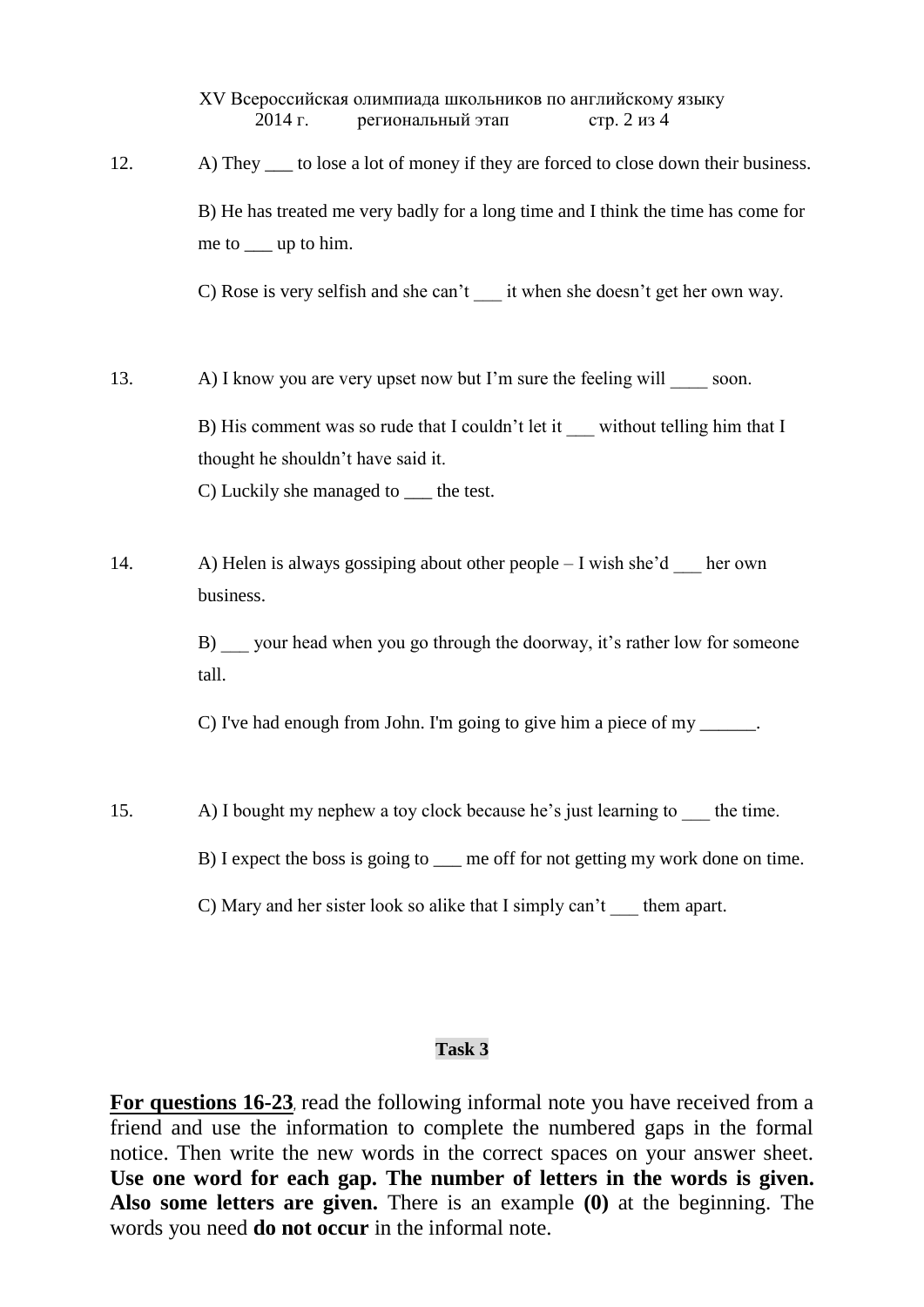# **Example: 0**. l **i** m i **t**

# **INFORMAL NOTE**

*Jack,*

*I've got that information you asked me to get about the Young Person's Railcards. First of all, they are for people under 26. It seems that you can only buy one up to March 17th. It looks like a pretty good deal to me because it only costs £35 and you get a lot for that. The cards allow you to travel anywhere you want for six months and they also let you pay less at some hotels and restaurants.*

*You can only get them at the Student Travel Office in Piccadilly and you have to go and get one yourself and you have to prove your age and that you're doing a fulltime course. You fill in the form at the office and you have to give them a passportsized photograph.*

*It's really a good offer and I think you should encourage any of the students who can do so to get one before it's too late.*

*Glenn*

# **FORMAL NOTICE**

NOTICE TO STUDENTS

# **THE YOUNG PERSON'S RAILCARD**

The Young Person's Railcards have the age **(0) \_ i \_ \_ t** of 26. The Railcards are only  $(16)$   $\underline{a}$   $\underline{b}$   $\underline{b}$   $\underline{c}$   $\underline{d}$  until 17th March and we advise you to get one because it is very good **(17) \_ \_ \_ \_ e** for money. The cards **(18) p \_ \_ \_ \_ t** you unlimited travel for six months and they also **(19) e \_ t \_ \_ \_ e** you to price reductions at certain hotels and restaurants.

The cards are  $(20)$   $\underline{b}$   $\underline{b}$   $\underline{p}$   $\underline{p}$   $\underline{p}$  only from the Student Travel Office in Piccadilly and you must **(21) \_ \_ \_ \_ \_ c t** the card personally and you will need to take proof of your age. You will also need to prove that you are in full-time study. At the office, you fill in an application form and **(22) \_ r \_ \_ i d \_** a passport-sized photograph.

The card is highly recommended, so if you are **(23) e l \_ \_ \_ b \_ \_** for one, remember that you should not hesitate to buy it.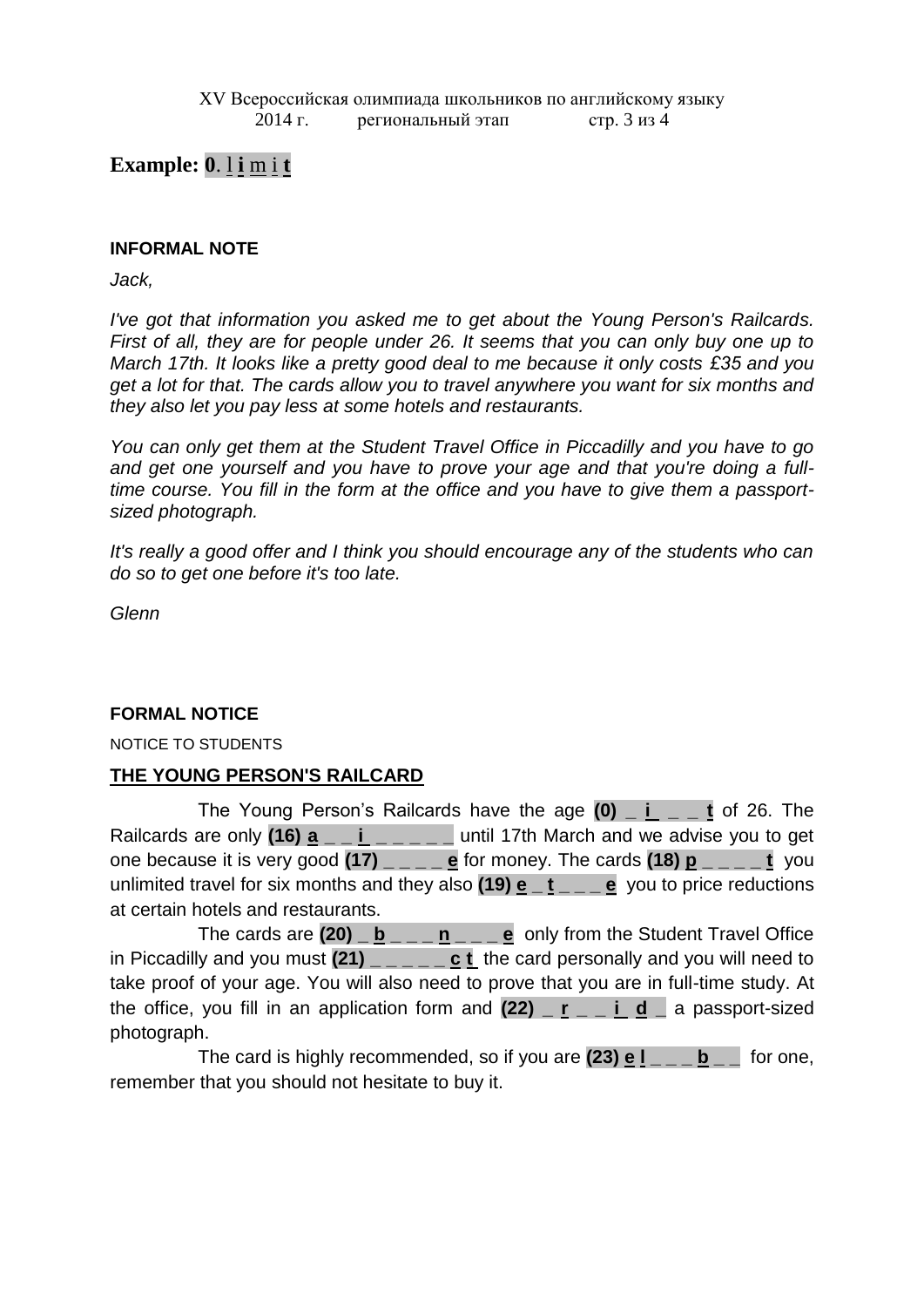# XV Всероссийская олимпиада школьников по английскому языку 2014 г. региональный этап стр. 4 из 4

# **Task 4**

In the table below there are quotations from famous people. **For questions 24- 30***,* match the beginning of the quotation from column A with its corresponding ending from column B. These are 4 extra endings which do not correspond to any quotation.

The (0) has been done for you as the example.

# **Example: 0. L**

| A                                                                  | B                                                                        |  |  |  |
|--------------------------------------------------------------------|--------------------------------------------------------------------------|--|--|--|
| 0. Good taste is better than bad taste,                            | A. who may get to be a boss and work twelve<br>hours a day. Robert Frost |  |  |  |
| 24. They know enough                                               |                                                                          |  |  |  |
| 25. Education is what survives when                                | B. you've understood all your life, but in a new<br>way. Doris Lessing   |  |  |  |
| 26. That is what learning is. You<br>suddenly understand something | C. who know how to learn. Henry Brooks<br>Adam                           |  |  |  |
| 27. It is true nature of mankind                                   | D. and is essential for human happiness. Galen                           |  |  |  |
| 28. Pennies do not come from heaven.<br>They                       | E. what we are. Claude-Adrien Helvitius                                  |  |  |  |
| 29. The battle of Waterloo                                         | F. what has been learnt has been forgotten. B.F.<br><b>Skinner</b>       |  |  |  |
| 30. Be not afraid of growing slowly, be<br>afraid                  | G. to learn from mistakes not from example.<br>Fred Hoyle.               |  |  |  |
|                                                                    | H. can pay others to do for one. W. Somerset<br>Maugham.                 |  |  |  |
|                                                                    | I. have to be earned here on earth. Margaret<br><b>Thatcher</b>          |  |  |  |
|                                                                    | J. was won on the playing fields of Eton. Duke<br>of Wellington          |  |  |  |
|                                                                    | K. only of standing still. Confusius.                                    |  |  |  |
|                                                                    | L. but bad taste is better than no taste. Arnold<br>Bennett.             |  |  |  |

# **TRANSFER ALL YOUR ANSWERS TO YOUR ANSWER SHEET**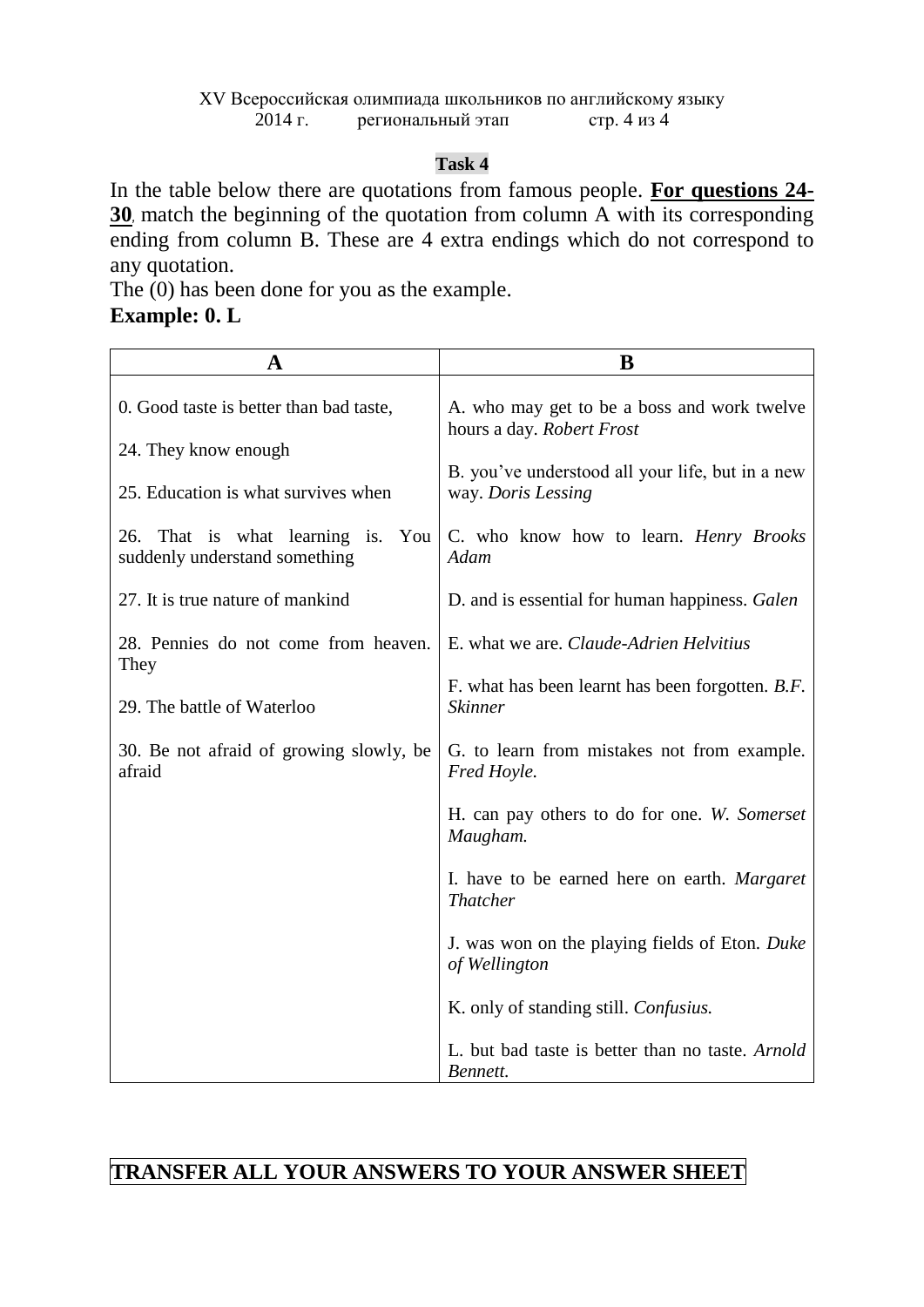# Use of English

# **ANSWER SHEET**

| $\mathbf{1}$            |  |  |
|-------------------------|--|--|
| $\overline{2}$          |  |  |
| $\overline{\mathbf{3}}$ |  |  |
| $\overline{\mathbf{4}}$ |  |  |
| $\overline{\mathbf{5}}$ |  |  |
| $\overline{6}$          |  |  |
| $\overline{7}$          |  |  |
| $\overline{\mathbf{8}}$ |  |  |
| $\boldsymbol{9}$        |  |  |
| $\overline{10}$         |  |  |
| 11                      |  |  |
| $\overline{12}$         |  |  |
| $\overline{13}$         |  |  |
| $\overline{14}$         |  |  |
| $\overline{15}$         |  |  |
| $\overline{16}$         |  |  |
| 17                      |  |  |
| 18                      |  |  |
| $\overline{19}$         |  |  |
| $\overline{20}$         |  |  |
| 21                      |  |  |
| $\overline{22}$         |  |  |
| 23                      |  |  |
| $\overline{24}$         |  |  |
| 25                      |  |  |
| $\overline{26}$         |  |  |
| 27                      |  |  |
| 28                      |  |  |
| 29                      |  |  |
| $\overline{30}$         |  |  |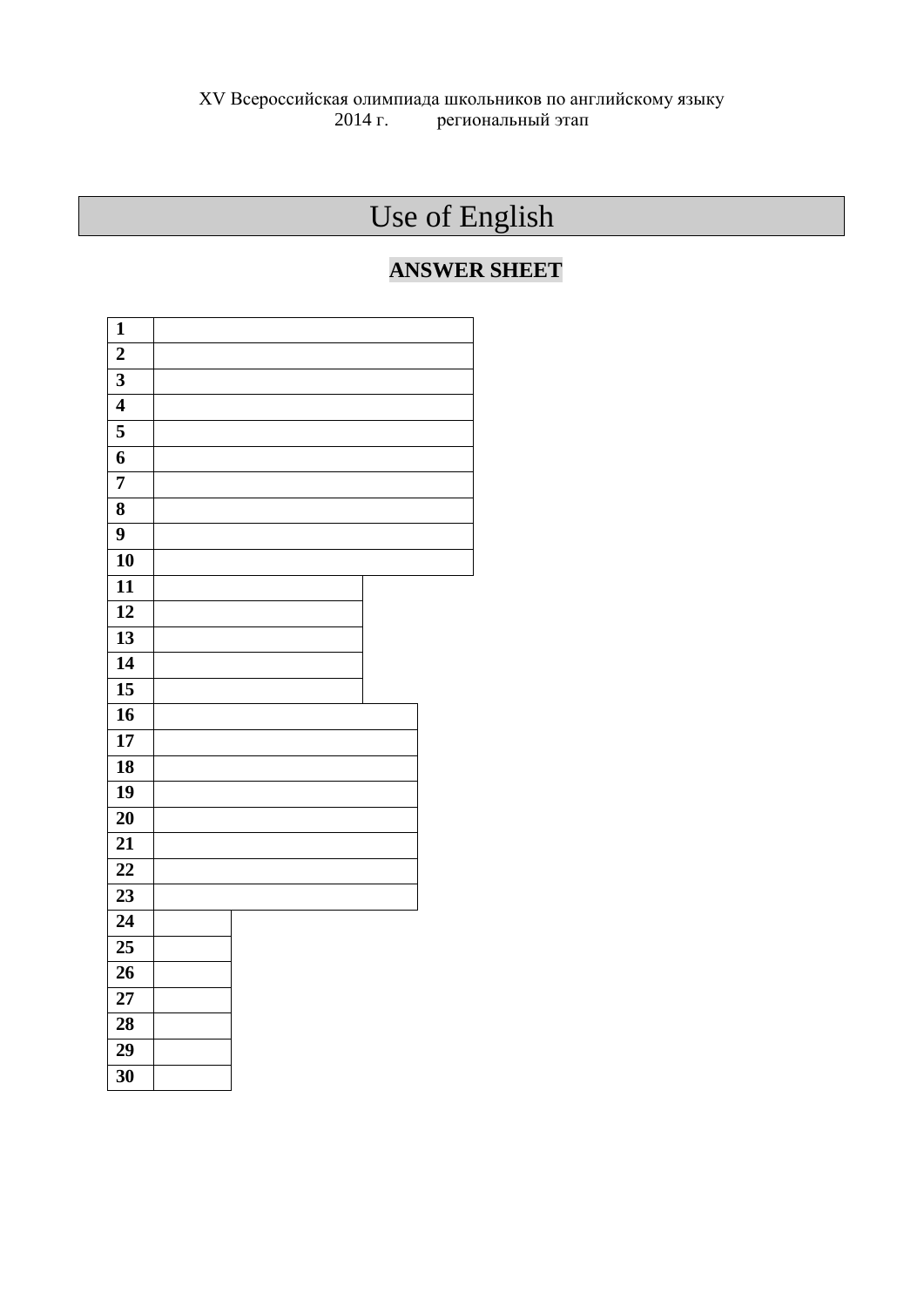XV Всероссийская олимпиада школьников по английскому языку  $2014$  r. региональный этап

# Write a short story.

1. Choose any subject but use in your story the following words at least once (*underline the word from the list when using it for the first time*):

- $Fluffy$  $\bullet$
- $\bullet$  Ignorant
- **Board**  $\bullet$
- Cord
- Traffic  $\bullet$ 
	- 2. title your story using a word from the list;
	- 3. include description of feelings and emotions;
	- 4. include direct and indirect speech;
	- 5. make an unexpected ending.

Write 220 - 250 words.

### Time: 60 minutes